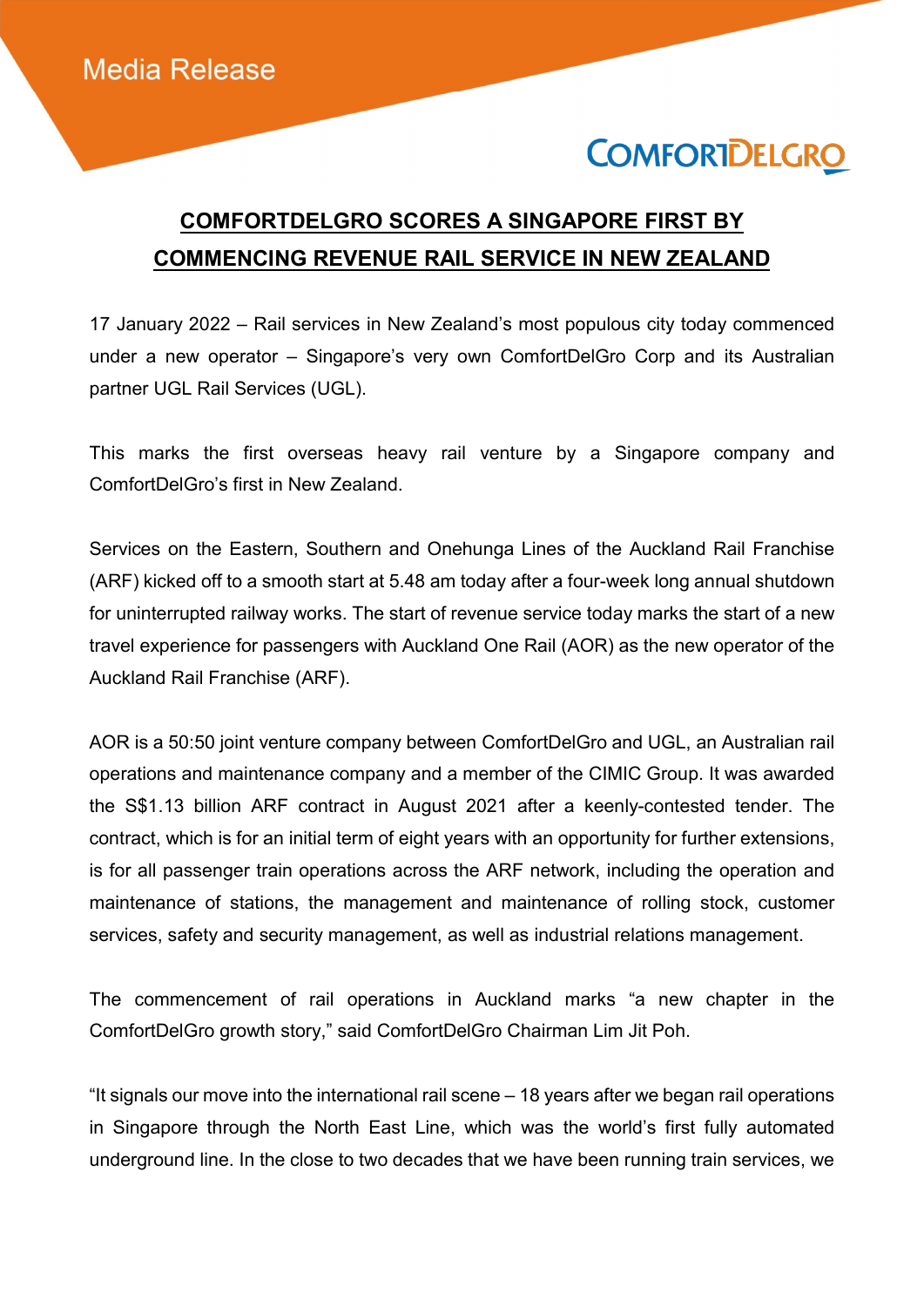have amassed a wealth of knowledge and experience, in the key areas of technical, customer service and disaster recovery. Notably, we have been achieving world class reliability of 2 million MKBF1 across the fleet for two years running now. This track record is important as we look at further growing our rail business. In fact, we have already been shortlisted in two other rail tenders – one in Paris with French transport giant RATP Group to operate Lines 15, 16 and 17 of the Grand Paris Express, and the other with UGL and Australian rail infrastructure specialist Coleman Rail to operate the Sydney Metro Western Sydney Airport line in Sydney," he said.

AOR's Chief Executive Officer, Mr Paul D'Alessio added: "AOR is excited and committed to delivering a modern metropolitan rail service where customers are at the heart. Working closely with Auckland Transport, we plan to drive a step-change particularly in the areas of service performance and customer experience, leveraging the resources, expertise and extensive experience of both ComfortDelGro and UGL, which are established and experienced rail franchise operators.

"We anticipate an increase in rail patronage, partly already driven by rapid population growth. And as we work hard to deliver continuous improvements in rail service punctuality, reliability, customer satisfaction, service planning and incident recovery, we expect even more Aucklanders to switch to taking rail services as a travel mode choice," he added.

As part of the mobilisation activities, the two partners had earlier entered into a sale and purchase agreement to take over the entire issued share capital of the then incumbent operator, Transdev Auckland Limited. The transaction has been completed following the written approval of Auckland Transport and with both partners holding an equal share of 50% of the issued capital. Each partner has a shareholding of S\$4.62 million (NZD\$5.0 million), as required by the local transport authority, Auckland Transport, in the entity which has since been renamed Auckland One Rail Limited.

 $\overline{a}$ 

<sup>1</sup> MKBF is an abbreviation that represents the hard work of our rail workers – one that measures rail reliability, by looking at the distance our trains can clock between failures. MKBF refers to Mean Kilometre Between Failures.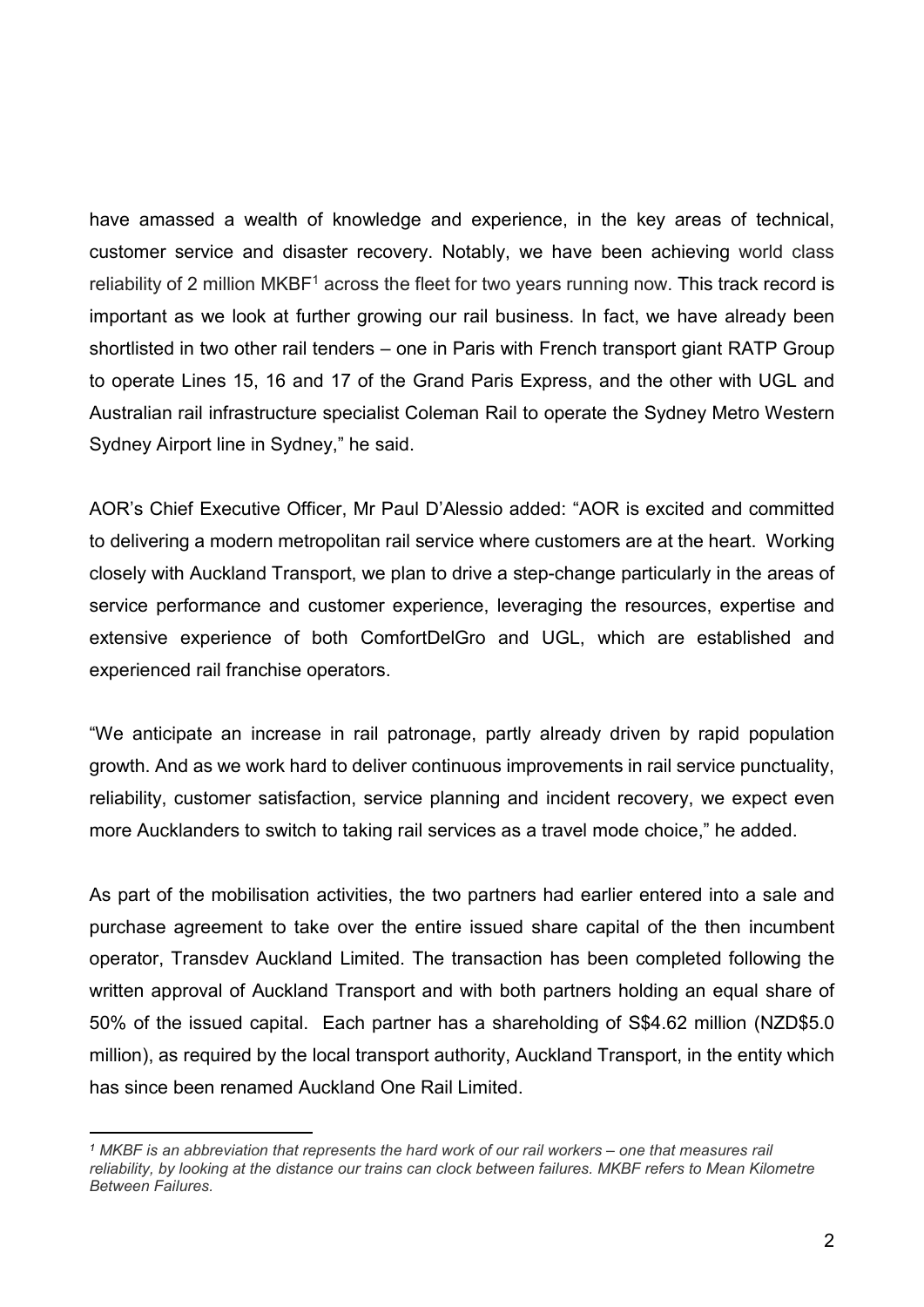To ensure a smooth and seamless transition for passengers, a 44-strong team comprising specialists and employees from both companies have been working diligently since September 2021 in preparation for today's launch.

The mobilisation team included Mr Kayden Chew, a manager from SBS Transit Ltd, which is a 75%-owned subsidiary of ComfortDelGro. He was based in Auckland for 13 weeks as the Mobilisation Manager to oversee the transition on the ground while his colleague, Mr Vincent Seow, was there to assess and ensure appropriate security measures were effectively put in place to prevent security breaches along the network.

Mr Chew said: "We took the COVID-19 restrictions in our stride and were able to conduct site visits to strategise and operationalise our plans that had been mapped out on paper. It was important to see what was actually happening on the ground before we went into implementation mode to ensure a smooth cut-over. It also provided us with opportunities to establish good working relationships with the Authorities as well as familiarised ourselves with the people who will be transiting to AOR as our new and valued employees."

------------------------------------------------------------------------------------------------------------------------

### **Background**

### About ComfortDelGro Corporation

ComfortDelGro is one of the world's largest land transport companies with a total fleet size of about 40,000 buses, taxis and rental vehicles. We also run 177 km of light and heavy rail networks in Singapore and New Zealand. Our global operations span seven countries – Singapore, Australia, the United Kingdom, New Zealand, China, Ireland and Malaysia. For more information, visit www.comfortdelgro.com.